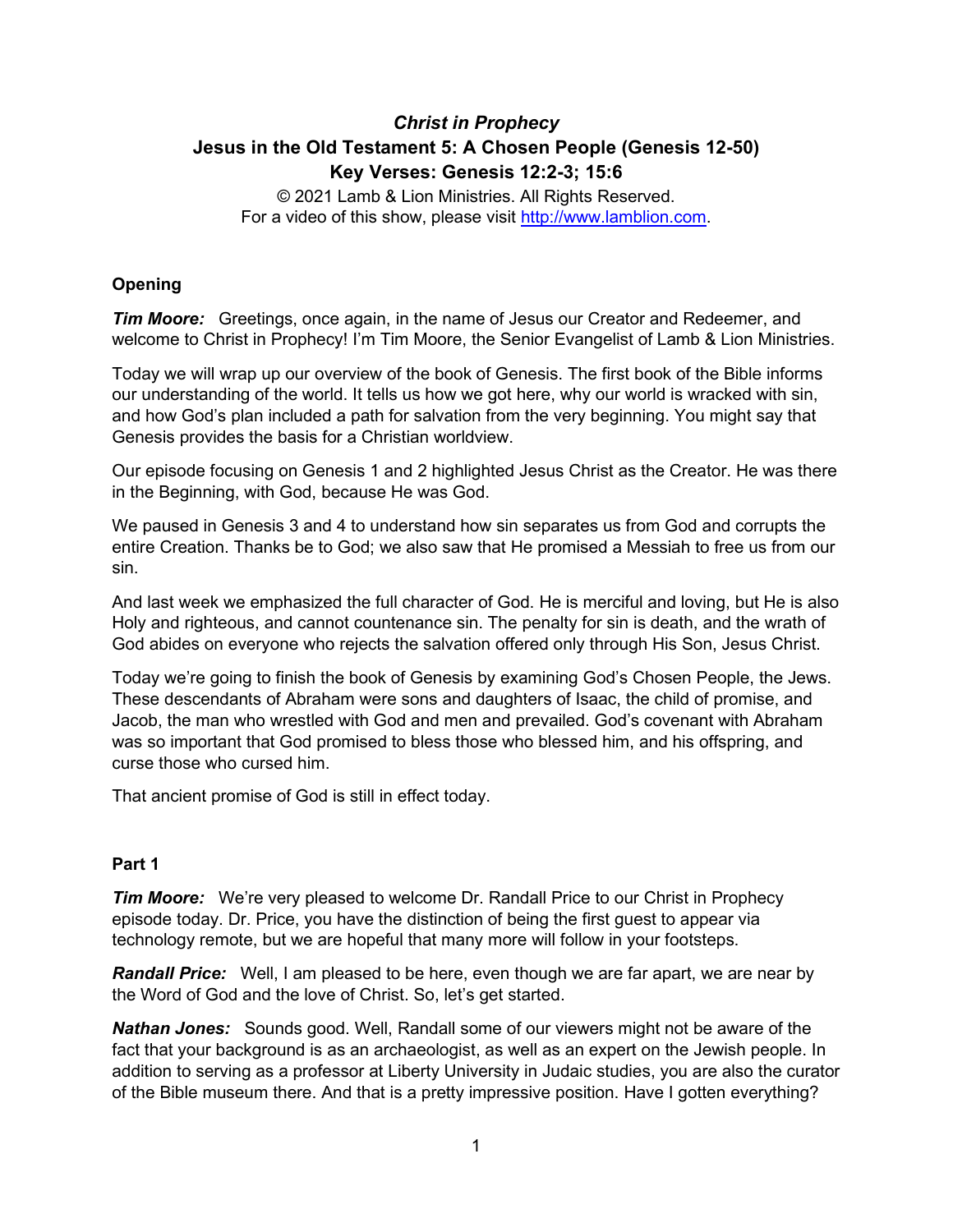*Randall Price:* Well, outside of Liberty I have ministry called World of the Bible Ministries. About 25-30 years ago we started this with the purpose of trying to bring to the Word of the church, the world of the Bible. Because we live in a 21<sup>st</sup> Century context, and we look at the Bible through western eyes, it is very important to go back to the original context of Scripture to understand it in three ways. And we say, we deal with the past, present, and prophetic world of the Bible, so, we touch on somethings like you do. But basically, we look at the past, archaeological background, and I serve as an archaeologist through archaeological projects, I've been doing that for many, many years, primarily at the Dead Sea, connected with the Dead Sea Scrolls. I work with the present situation, related to Israel, which is the Middle East conflict, to try to explain that, and to make that more understandable to a present audience, especially a younger audience that has moved away from support for Israel and understanding of them as the Bible says, not as social media says. And then of course, the future, dealing with those prophetic passages which are bringing us all closer to the coming of our Lord Jesus.

**Tim Moore:** That is what we are all looking forward to, and that is the overriding theme of "Christ in Prophecy." Of course, our focus today is on Genesis 12-50, a sweeping passage that sees Abraham's family expand considerably. Although Isaac had two sons, only one was given the birthright blessing. And Jacob whose name was changed to Israel because he wrestled with God and man and persevered became the namesake for the nation that followed.

*Randall Price:* Yeah, and the purpose here is sweeping. We have God choosing and creating a people, and then creating from that people a nation. But He has to get that people as a people to the place, and the place right now in the context of Genesis is occupied by Israel's enemies. People who will ultimately face God's judgment, they are given over 400 years to get their act together, but when we come past Genesis and bring the sons of Abraham, the 12 tribes into the land of promise, we form a nation. And from that nation everything is set in place to build on the wonderful Messianic promises starting with the seed back in Genesis, concluding with the seed of David from which we now know the Messiah will come.

*Nathan Jones:* Yes, sir, and it is also fascinating to me, quite frankly, that this group of people that God choose were not always that admirable. I mean Jacob or Israel's sons for example, they were quite a motley crew who eventually became the 12 patriarchs. But they weren't very impressive morally were they?

*Randall Price:* I think they are simple people. And Abraham, is probably one of those Gentile believers that came from the revelation through Noah. We see Melchizedek and others like this on the scene, but they are not seen too often, but they are there. And from there he comes out of a pagan context to follow the Lord and establish whatever God's purposes are in a land that is not his, among a people who are not his. But the purpose is that you know there is no Bible yet. There is no given revelation, just simple principles that have come down, and then God reveals as we move on.

Abraham is subject to his culture, that is why he can't figure out if God says you are going to be the father of a multitude, where that multitude is going to come from? Is it going to come through my efforts? Through following local customs? Adopting a son as an heir? Or going through my wife's handmaid? Now, what should I do? And God progressively reveals Himself. But he's limited to that. So, some of the things that he experiences going down to Egypt or going to Philistine territory. We consider a lie about his wife, is simply trying to get by, the best he knows. Oh, yeah, so he is a character like all of us. And that should humble us and help us to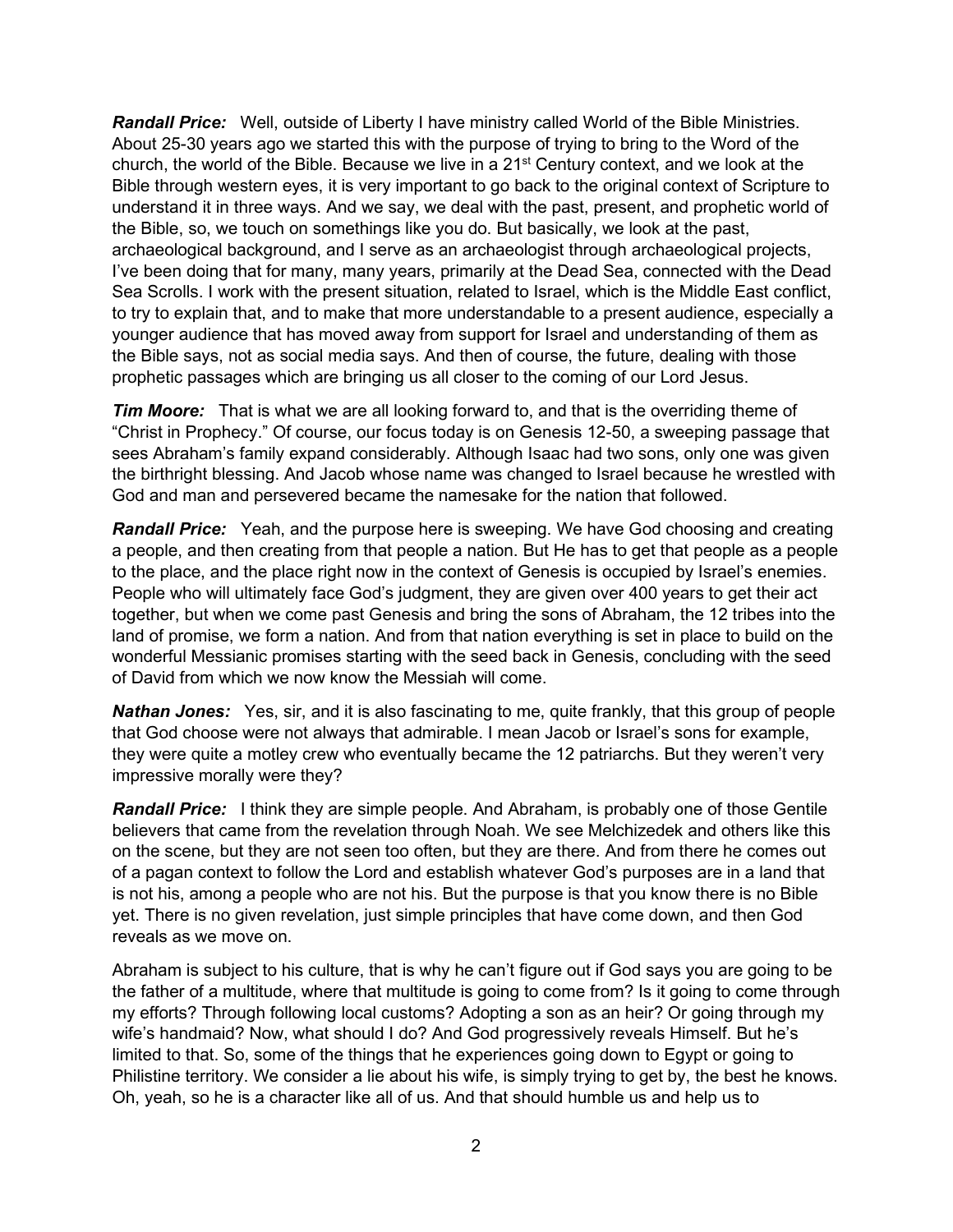remember that God doesn't choose the best, and those who have already performed. He works through mere creatures to bring about His will, and to conform him to that.

Abraham in the passages in Genesis has ten tests, everything from the test of his own faith, to test of his family, and you see that faith grow. But one thing I think is very important when it says in Genesis 15:6 "that Abraham believed God and it was reckoned him for righteousness." We have to ask the question: What did Abraham believe? And there is an understanding of faith, going way back to Genesis 3:15 with the promise of a redeemer is given. A redeemer who will come through a seed of the woman. It is very interesting that when you come to the patriarchs that despite other things about them, they are following this promise. And when it comes to God's revealing this, someone like Sarah, the seed comes through Eve, but the seed comes through Sarah. Well, where else in the Bible do you see the woman as the one mentioned who brings forth the seed? The only other place you find is in the New Testament that speaks about the birth of Jesus, and Mary, it says, "By whom was born, Jesus." You know Joseph is out of the pictures. And we are linking these things. And I think Abraham is at the center of it. He believes what he is given from God, which is about a redeemer, he sees that confirmed in Genesis 22. How great a faith do we have of someone who believes that God will even raise his son from the dead if he goes through with what God has told him. So, there is a clear picture of a strong faith, along with simply someone who lives in the desert, and gets by with what he knows to do.

*Tim Moore:* Abraham is a worthy exemplar for us today because he believed what God had revealed to him. And we also should believe God's testimony whether about His act of creation or about His Son Jesus Christ. But let's shift our attention to Joseph, one of the most fascinating men in the Old Testament. His own brothers sold him into slavery, and his story could have ended there, but Joseph demonstrated great resilience. He got knocked down time after time, but he kept getting back up. What was his secret?

*Randall Price:* I think that though he was a youth, he was a youth of faith. You may not see it so much in his youth when he is having problems tattling on his brothers, or being his father's favorite, and just does maybe things that incur their ire. But at the same time, it is clear that he understands his purpose, he understands that God is calling him. Whether it is arrogance, or simply reporting in faith what God has revealed to him in terms of his future; the fact that his father, and mother, and brothers, will all bow down to him, deals with the fact that God is going to use him as a deliverer, as a savior for his people.

When we work backwards in this story, we see him saying, you know to his brothers, "It's not you who sent me here, it was God to bring about this present result to save many people lives." And the idea is that he is going to be, he sees himself as being sent ahead of his people who are in the land of Canaan to prepare a safe place for them to carry out their future destiny. And he has forgiveness for his brothers. All of these things are part of the story.

Well, I have to say, what he comes to Egypt with, is what he has, because there is no one teaching him the Bible in Egypt. There is no one being a witness of faith to him in Egypt. He had to come with something already. And I think God develops and grows that. His response to suffering, unjustly accused. The fact that when he is offered temptation he runs, and says, "How can I do this great sin against God?" Most youth would give in at that point, you know no one is looking, no one will know. He cares more about what the Lord thinks, in a land where no one else cares about those things.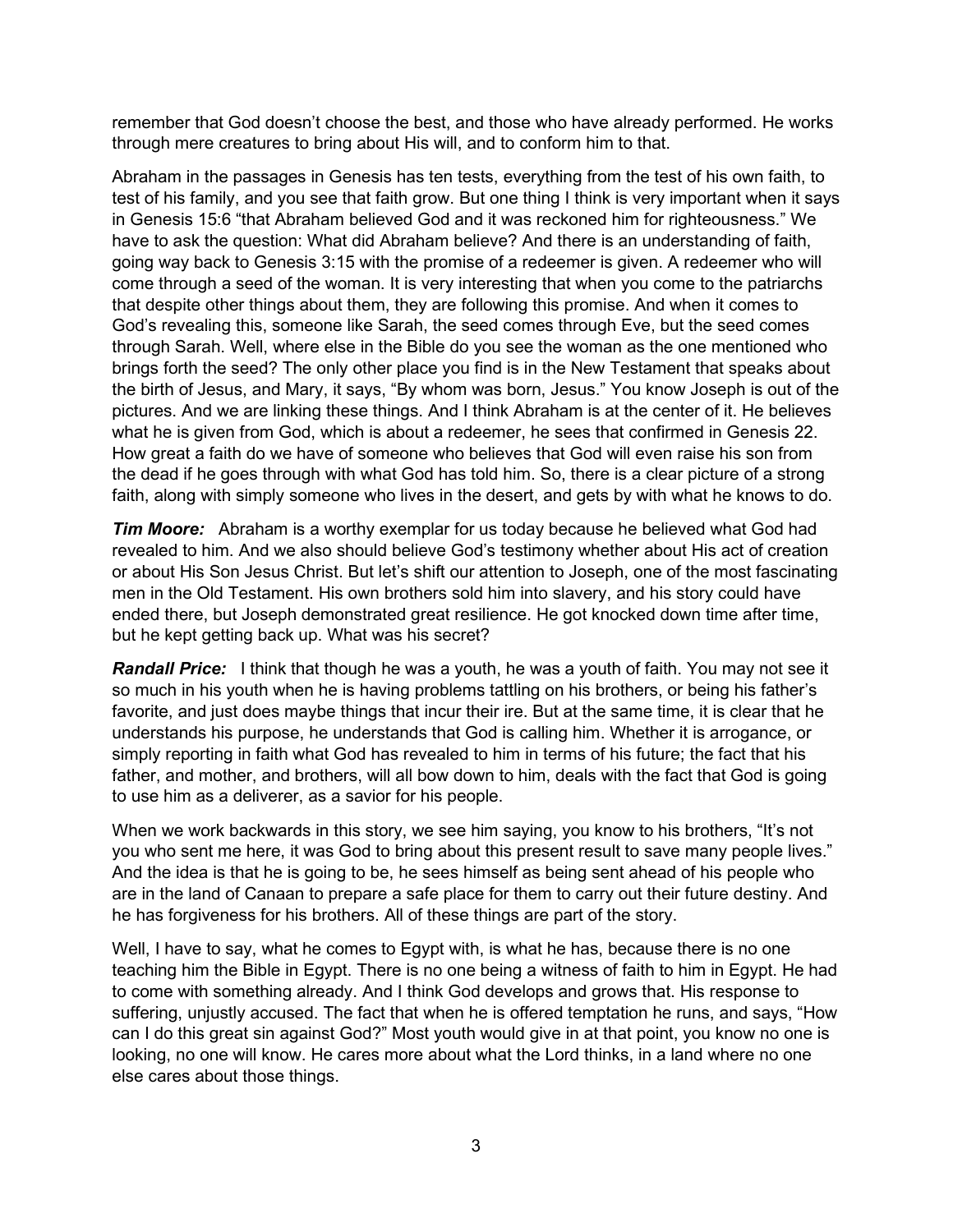So, I think we need to give him more credit, like we have to do all the patriarchs, despite the very human element we see in them, they are people who have some divine revelation, and are living up to what they know of it. And I think that God is working with him, and blesses him, obviously, He is with him in Egypt. So, Joseph is a man of faith, and for that reason when we look at Joseph we see many things in him that are exemplary of how we as believers should live, and things, even as we may talk later about how he is a type of our Lord Jesus.

*Nathan Jones:* Well, that is a beautiful way to say it. You know three different times, just in chapter 39 of Genesis it says, "And the Lord was with Joseph." Life threw him many curve balls, but again, and again we are told that the Lord was with him. When Joseph reencountered his brothers, he saw his own story from a godly perspective. He understood that he was a servant of the Lord wherever he was sent, and whatever his circumstances. And that is a model for people today, I think. Wherever you are, and whatever your circumstances you can be a servant of the Lord if you are determined to follow Him.

*Randall Price:* Yes, absolutely, and I think as we look at the patriarchs each in their own turn had their struggles, but they overcame them. Even Lot. When we look at Lot you think what a commendable fella he is? No, I mean he chooses to go to Sodom and Gomorrah. But in the end it tells us in 2 Peter that his righteous soul was vexed. He daily was upset by the behavior of Sodom. And it tells us that when the angels come to find him he is sitting in the evening at the gate of the city. Many people think that means that he was in a prominent place, he was one of the leaders, no, they rejected him, they taunt him about being an outsider. He was sitting in the outside of the gate because at the time of the day it was the only place he could get away from people and be on his own. I think that when we look deeper into the lives of the patriarchs they are really life lessons there that we can find that are built upon in the rest of Scripture, particularly with Abraham and Isaac, you see them used as examples of faith. And you see Abraham spoken of over, and over again and called the father of the faithful.

*Tim Moore:* Well, let's go back to Joseph for just a moment. This series focuses on Jesus in the Old Testament, and as you said, Joseph represents a type of Christ. How does his life prefigure that of Jesus?

*Randall Price:* Well, the New Testament does not use Joseph as a type of Christ, but it doesn't use many things this way. And I think it does give us with the fact that the other patriarchs in type are used that way, gives license to see Joseph that way. And it is almost inescapable. Joseph is one who from the very beginning is loved uniquely by his father. He's like an only son. He's given the favoritism of an only son. But he is clearly hated by his brothers as a result of that. And so, in the same way Jesus was not understood by his earthly brothers, and was hated by his brethren, which are the Jewish people. When it comes time for Joseph to be rejected, he is stripped of his garments as Jesus was. He was sold for a price of a slave, as Jesus was. He was condemned, although he was innocent. He was condemned with two criminals, by the way, and one of those criminals was saved, and one of those criminals was lost. If we think of in the sense of one got delivered from prison, and the other was executed.

Now, at the same time, in the big picture Joseph suffered in the plan of God, he understood his suffering to be part of God's means to bring salvation for the Jewish people. There were only 70 of them that came out of the land of Canaan into the land of Egypt. The Egyptians did not care for Israelites, or Hebrews as they called them, they wouldn't even eat with them. And they put them in a separate place in the land of Goshen, and there they were able to develop into the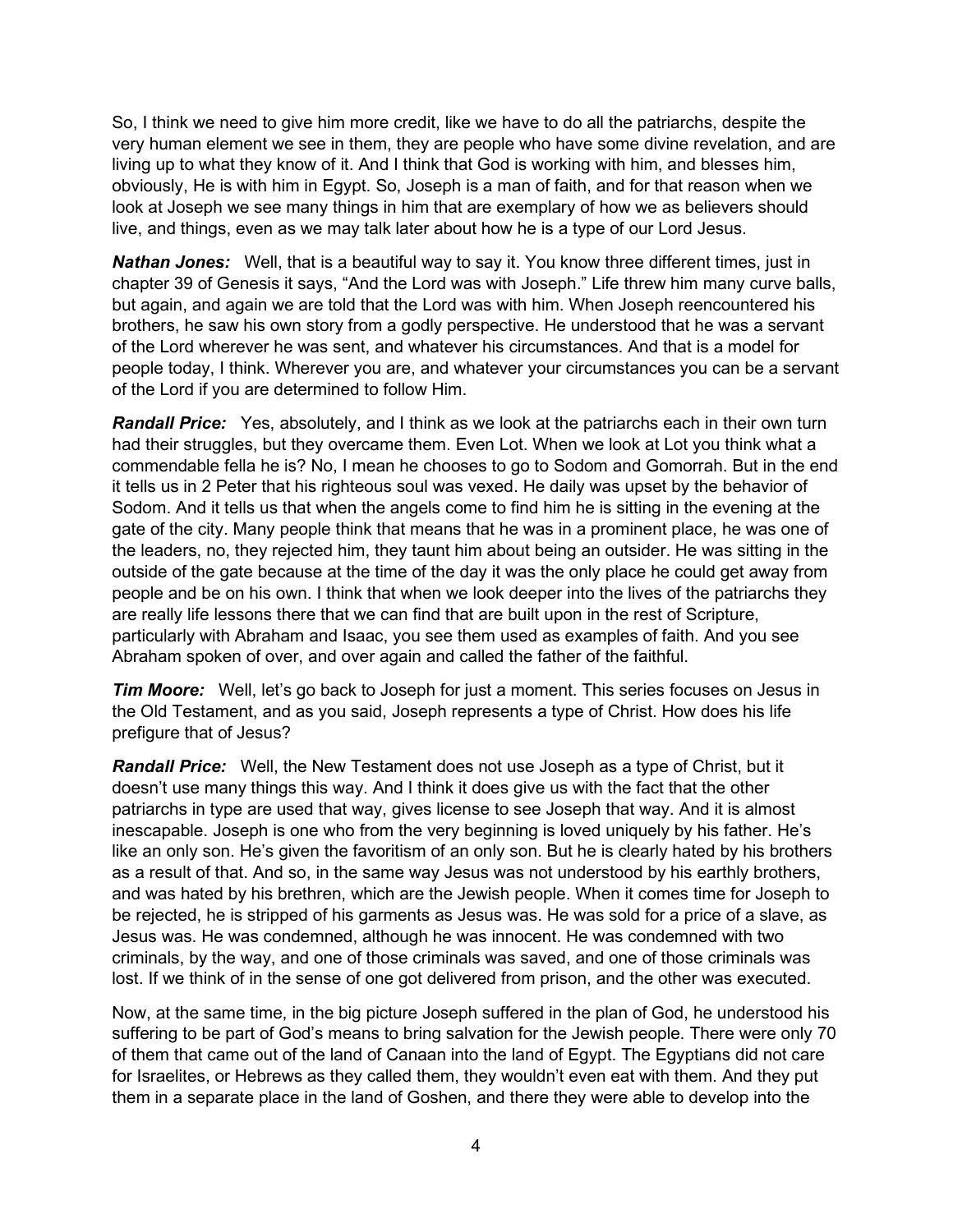nation God wanted them to be without the difficulties of intermarriage and problems they would have had in the land of Canaan. So, Joseph led the way, he brought about the salvation, ultimate of God's plan for His people. The same way the Lord Jesus came, He came, and He suffered for us. He was the one who through His suffering brought about our salvation as we put our trust in Him.

So, there are a lot of parallels, in that life, and obviously as God is orchestrating the life of Joseph, He is doing that, so we won't miss those points, and be able to see that He is in control. He is starting with that seed promise way back in the beginning of Genesis, and He is fulfilling it as He goes through. And Isaac your seed shall be called, what is the seed that would be called? It is the seed that will bless all of the nations of the earth. Well, who is that? Well, ultimately that is going to be the Messiah, and Joseph fits in very well with that preview of the Messiah.

*Nathan Jones:* Well, very good. You know sadly, many Christians for the past 2,000 years have and in some churches even today, have been taught that God has washed His hands of the Jewish people, and that the promises given to them throughout Scriptures have been transferred over to the Church; this chosen people has been cast aside. Well, what would you say?

*Randall Price:* Well, I tell people I believe in Replacement Theology. I believe that God is going to replace the Church with Israel, but that isn't always understood by many. So, let me explain very clearly. If you read your Bible Romans chapter 9, a verse where Paul is talking about the privileges God gave to those who He choose. And the purpose for which He choose them, in Romans chapter 9, let's take just verse 4 for instance. It says, "Who are Israelites; to whom belongs the adoption as sons, and the glory, and the covenants, and the giving of the Law, and the temple service, and the promises; whose are the fathers," who've we just been talking about, "from whom is the Christ according to the flesh, who is over all, God blessed forever." The point is, if you look at this, this is all in present tense. It's present possession. These Israelites still have the adoption of sons. They still have the covenants. Nothing has changed. These covenants are still in effect. They are moving on because the fulfillment, which God promised has not yet been fully realized. That won't be realized until we come into the Millennial Kingdom. And we have aspects of this fulfilled all the way.

The Church participates in those blessings, that is a wonderful thing. In fact, we come to Romans chapter 15, and it is going to be verses 8 & 9 he says, "I say that Christ," the Messiah, "has become a servant to the circumcision," that is to the Jewish people, "on behalf of the truth of God." What is the truth of God? "To confirm the promises given to the fathers." In other words, Christ didn't come to replace those promises, He came to fulfill those promises. And He came to fulfill them first and foremost with the Jewish people. And then it says, "and for the Gentiles to glorify God for His mercy."

In Romans 9 he will talk about how He extended mercy to Israel; He extended mercy to the Gentiles. And then God is able to graft His people back in, and He will have mercy upon all. So, all Israel will be saved. And it will talk about His full plan. So, nothing has been completed until God completes it. The Land of Promise is still the Land of Promise. It may not be possessed and enjoyed as it is intended to be enjoyed, with those who are in a right relationship with God, but they are in the right place. And some are enjoying it, those who have faith. But their enemies are still on every side, and that won't be corrected until we get the Messiah to come and put down everything under His feet, and end all these rival kingdoms, and set up His kingdom. And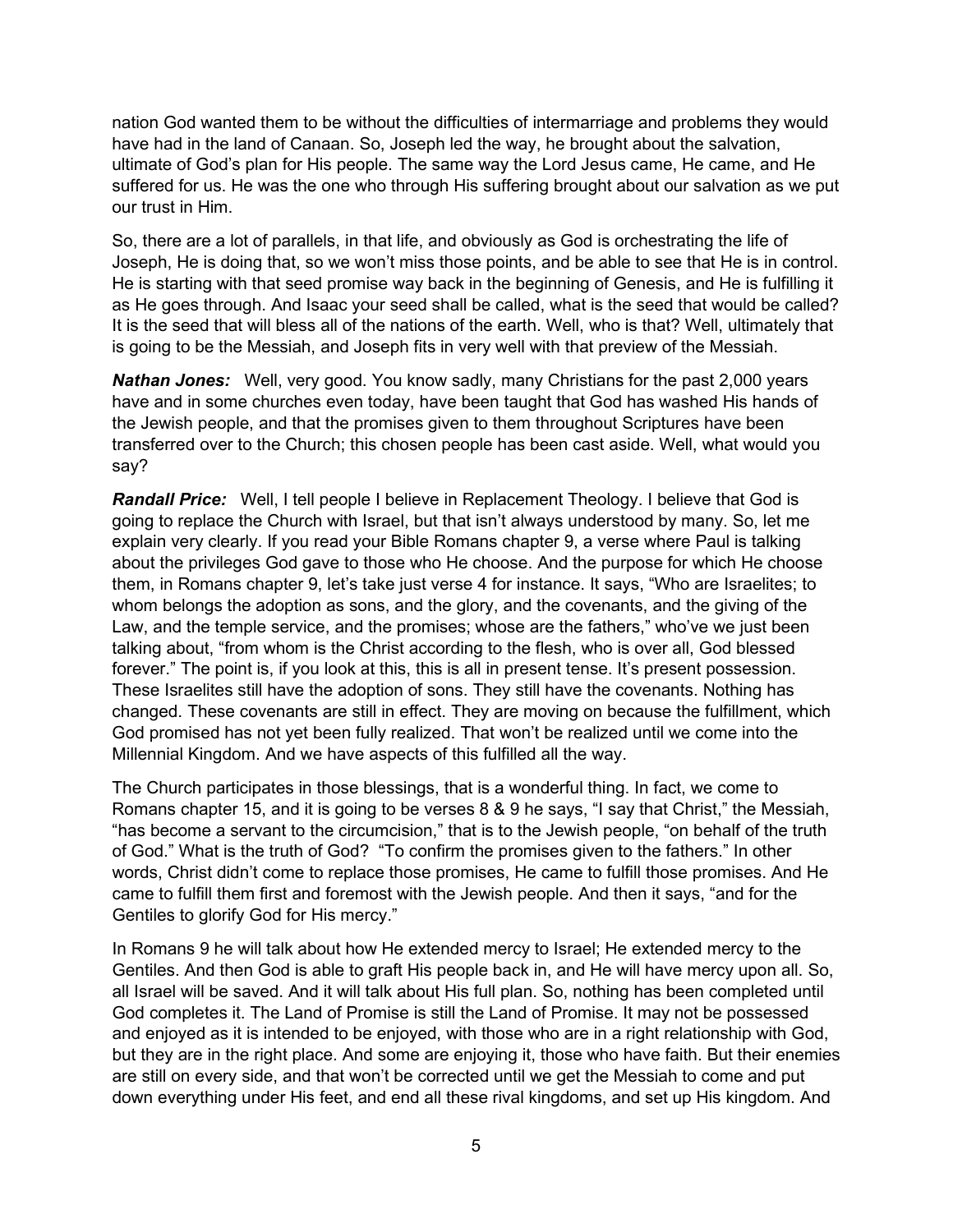then He will be the Lord over all the earth. And these are the type of promises that were made to Israel, and they are yet to be fulfilled.

*Tim Moore:* Amen. Well, Dr. Price, we are so grateful for your time, and your insights today, in helping us to understand the calling placed on Abraham and God's chosen people as revealed in Genesis and tied together with our great God and Savior Jesus Christ. Then the continuation of His promise as evidenced by Paul and the others throughout the New Testament. So, thank you. I hope that we can include you on another episode of "Christ in Prophecy" sometime again very soon.

#### *Randall Price:* Thank you, Tim.

*Nathan Jones:* Well, Dr. Price, your whole life sounds like an Indiana Jones adventure. How can people find out about your research on Noah's Ark?

*Randall Price:* We have a website, worldofthebible.com, and at worldofthebible.com you will also find more information on us.

## **Part 2: Sign of the Times- Genocide and Truth**

**Student:** Over the summer, there have been, like, protests and demonstrations in astronomical numbers standing with Palestine. But then just a few days ago there were funds allocated to continue backing Israel, which hurts my heart because it's an ethnic genocide.

*Kamala Harris:* This is about the fact that your voice, your perspective, your experience, your truth, should not be suppressed.

*Tim Moore:* The clip you just saw sums up a tragic truth about the cultural moment we are living in. An American student steeped in the propaganda that is permeated her education took the opportunity when the Vice President of the United States visited her classroom to protest the recent congressional approval of aid to Israel. Her misguided reason, because she thinks Israel ongoingly commits ethnic genocide. You almost don't know where to begin when pushing back against this particular lie. We know that the Boycott, Divest, and Sanction Movement is embraced on American university campuses. What most people don't realize is that this satanic movement is funded and promoted by terrorist organizations like Hamas. It is designed to separate Israel from its base of support in America, and it is working.

Genocide is defined as an active effort to eliminate a people group based on their ethnic, racial, or religious heritage. Turkey pursued genocide against the Armenians. China has aggressively applied genocide toward the Uyghur people. The Hutus committed genocide against the Tutsi people of Rwanda. And of course, Nazi Germany attempted to eliminate the Jews in the infamous genocide known as the Holocaust.

Wikipedia lists 37 recognized genocides in recent history, including two that are ongoing today. In a cowardly nod to the power of Chinese Communist Party to suppress truth in the Western press, its treatment of the Uyghurs is absent. Israel is not listed, because there is no genocide occurring there.

In spite of this fact, Kamala Harris affirmed this girl's misguided understanding by calling it "your truth." In a classic statement of woke illogic, she said that it is important that this girl's truth,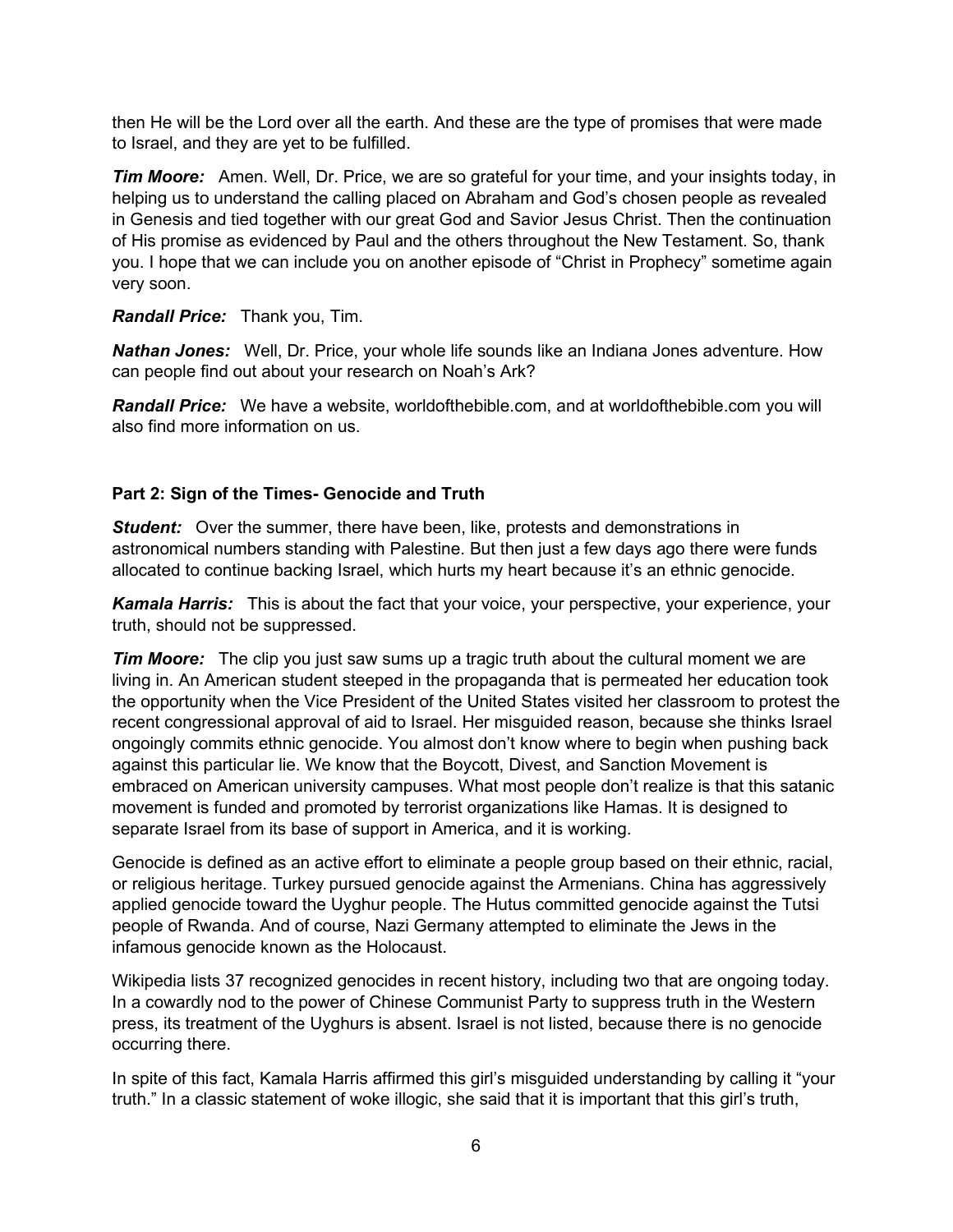which is actually devoid of truth regarding Israeli treatment of Palestinians, be heard and respected as one of many equally valid truths. Such foolish pandering undermines the very concept of truth.

Paul spoke of men exchanging truth for a lie. Isaiah declared, "Woe to those who call evil good and good evil…Woe to those who are wise in their own eyes and clever in their own sight!"

Jesus said, "For this I have been born, and for this I have come into the world, to testify to the truth. Everyone who is of the truth hears My words." Pilate's scoffing response was, "What is truth?"

When the Vice President of the United States affirms the lie that each individual is entitled to their own truth, she is as unacquainted with truth as Pontius Pilate. That is not a political statement, it is a statement of fact and a sad commentary on this present darkness.

Make sure you know the One who said, "I am the way, the life, and the truth."

# **Part 3**

*Nathan Jones:* What a powerful demonstration of the delusion that has permeated the world regarding the Jewish people. God's promises are still in effect, and yet, so many people just want to cast the Jews onto the trash heap of history.

*Tim Moore:* That's why the truth, Randall Price shared with us is so important. I love the way Randall turned the idea of Replacement Theology on its head when he said that Israel will replace the Church.

*Nathan Jones:* That's right. Paul said that Israel did not stumble so as to fall, but that through their transgression salvation could come to the Gentiles. For about 1,900 years, the Church has been filled primarily with Gentile believers. But Jewish people are once again embracing Yeshua as the Messiah, and in the fullness of time Scripture says that the remnant of Israel that is left will turn to Jesus and embrace Him as their Messiah.

*Tim Moore:* The rest of the verse you cited, Nathan in Romans has Paul asserting that the Gentiles should make the Jewish people jealous. In other words, instead of scorning them, or persecuting them, or cursing them, we should be blessing them, but also demonstrating the blessing of a relationship with the God of Abraham, Isaac, and Jacob in such a way that they are jealous and want that same relationship for themselves.

*Nathan Jones:* Well, God has certainly not washed His hands of the Jewish People. We have to constantly emphasize God's Word because so many, including our own Vice President, seems to be ignorant of that truth.

On that note, we want to offer you a wonderful resource that focuses on God's promises to Israel. For a donation of \$20 or more we'll be glad to send you our "Israel in Bible Prophecy" DVD. It will expand your understanding of God's prophetic plan for the offspring of Abraham, Isaac, and Jacob.

Since this episode focused on the span of time from Abraham to Joseph, we'd place this section of Genesis somewhere about 3,700-3,900 years ago. And take note, these were real historical